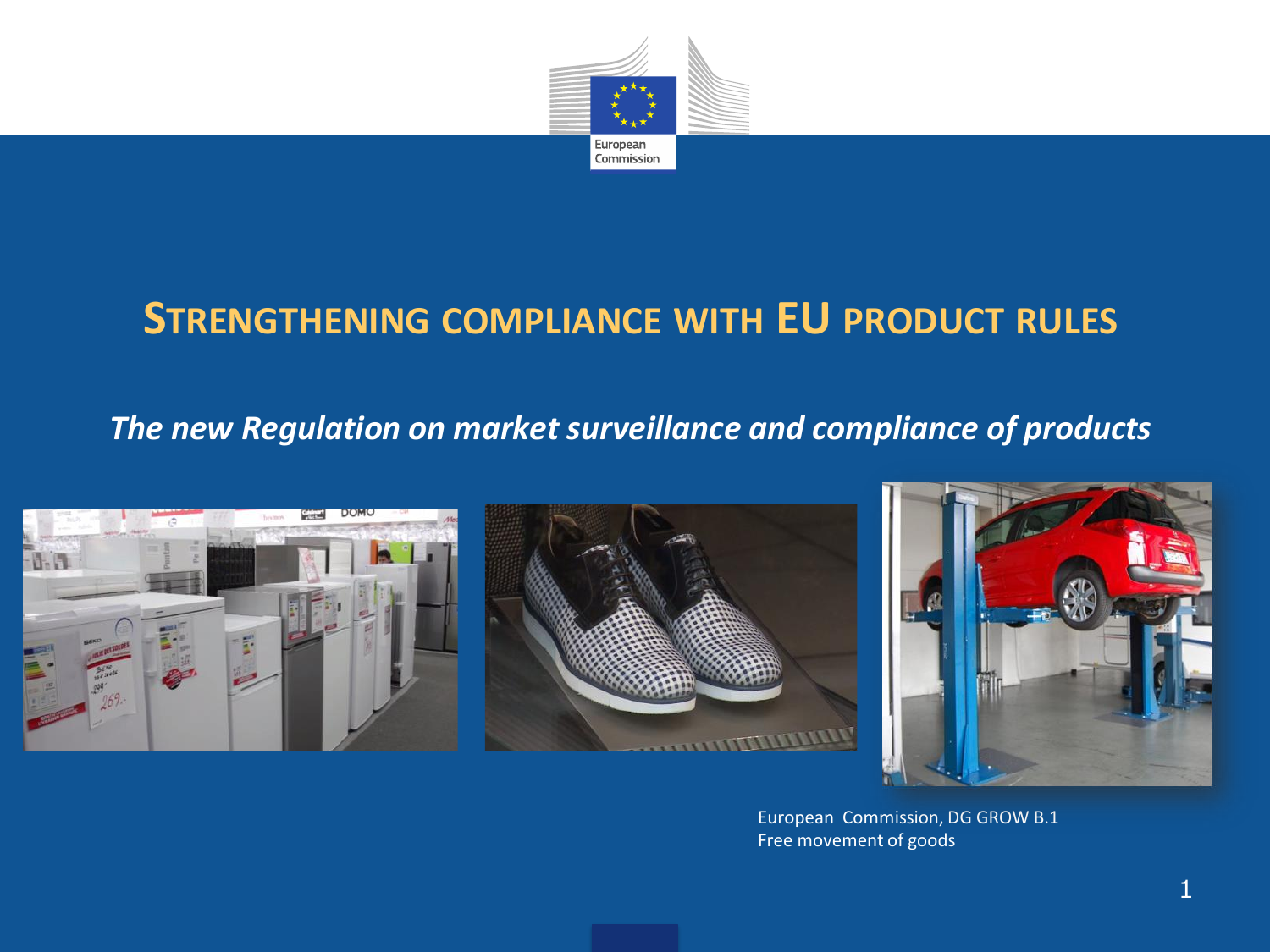

### **MARKET SURVEILLANCE IN THE EU**

## • Specificity of EU Single Market

- Free movement of goods: EU harmonisation legislation, national rules (mutual recognition)
- Member States are responsible for the enforcement of EU product legislation; Common market surveillance framework



## Market surveillance for non-food products

- New Regulation (EU) 2019/1020 on market surveillance and compliance of products, replacing Chapter III of Regulation (EC) N° 765/2008
- General Product Safety Directive 2001/95/EC
- Product-specific rules in EU sector legislation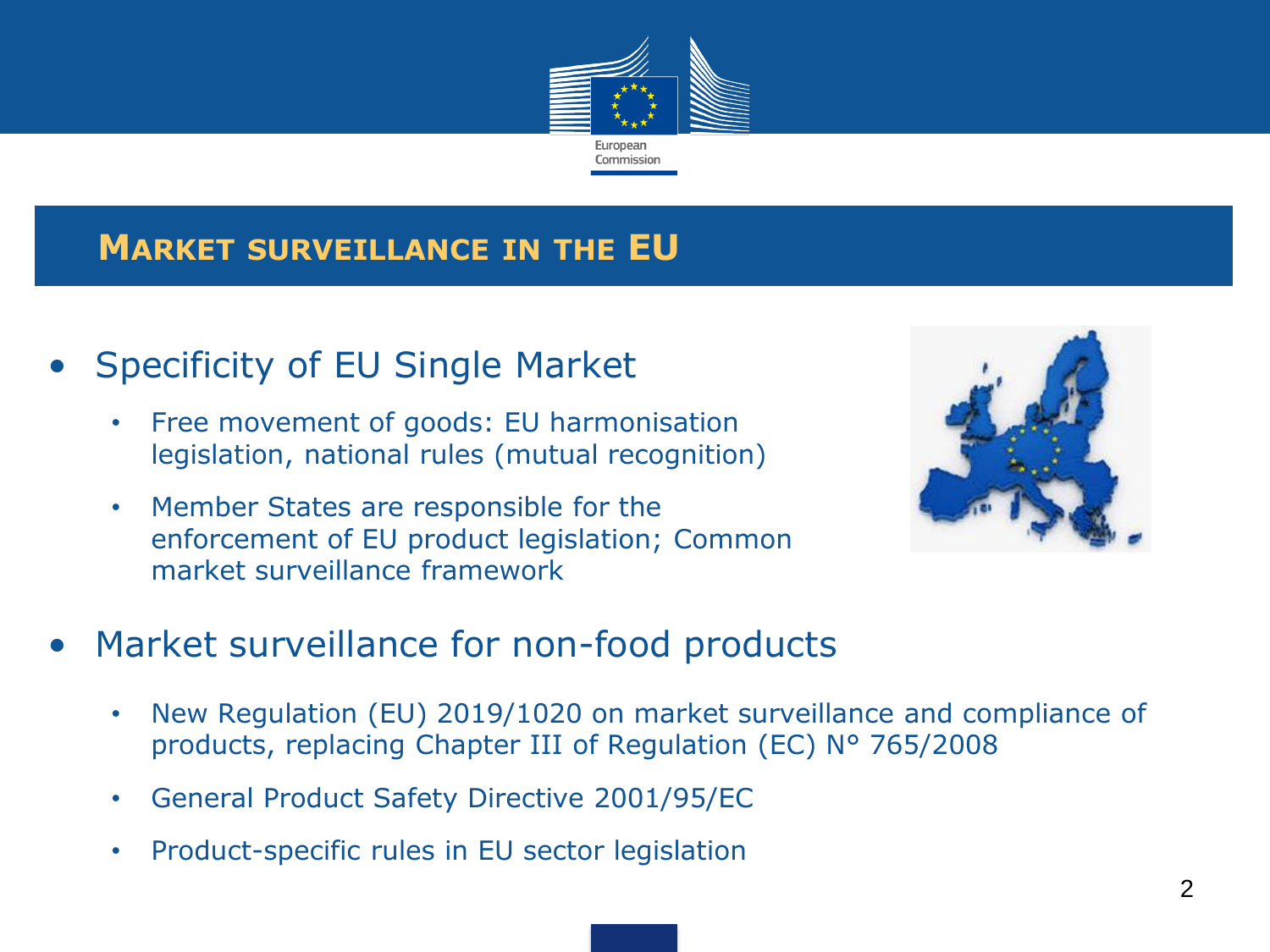

## **NEW REGULATION 2019/1020**

## *Two major parts:*

#### • **Market surveillance and compliance**

- Covers harmonised non-food products: legislation in Annex
- Art. 4 has narrower scope (tasks of economic operators for products covered by certain EU legislation)

#### • **Controls at the external borders**

• Covers all products, unless there are more specific provisions in other EU legislation

#### → **Replaces the existing market surveillance chapter of Reg. 765/2008 (Articles 15 to 29)**



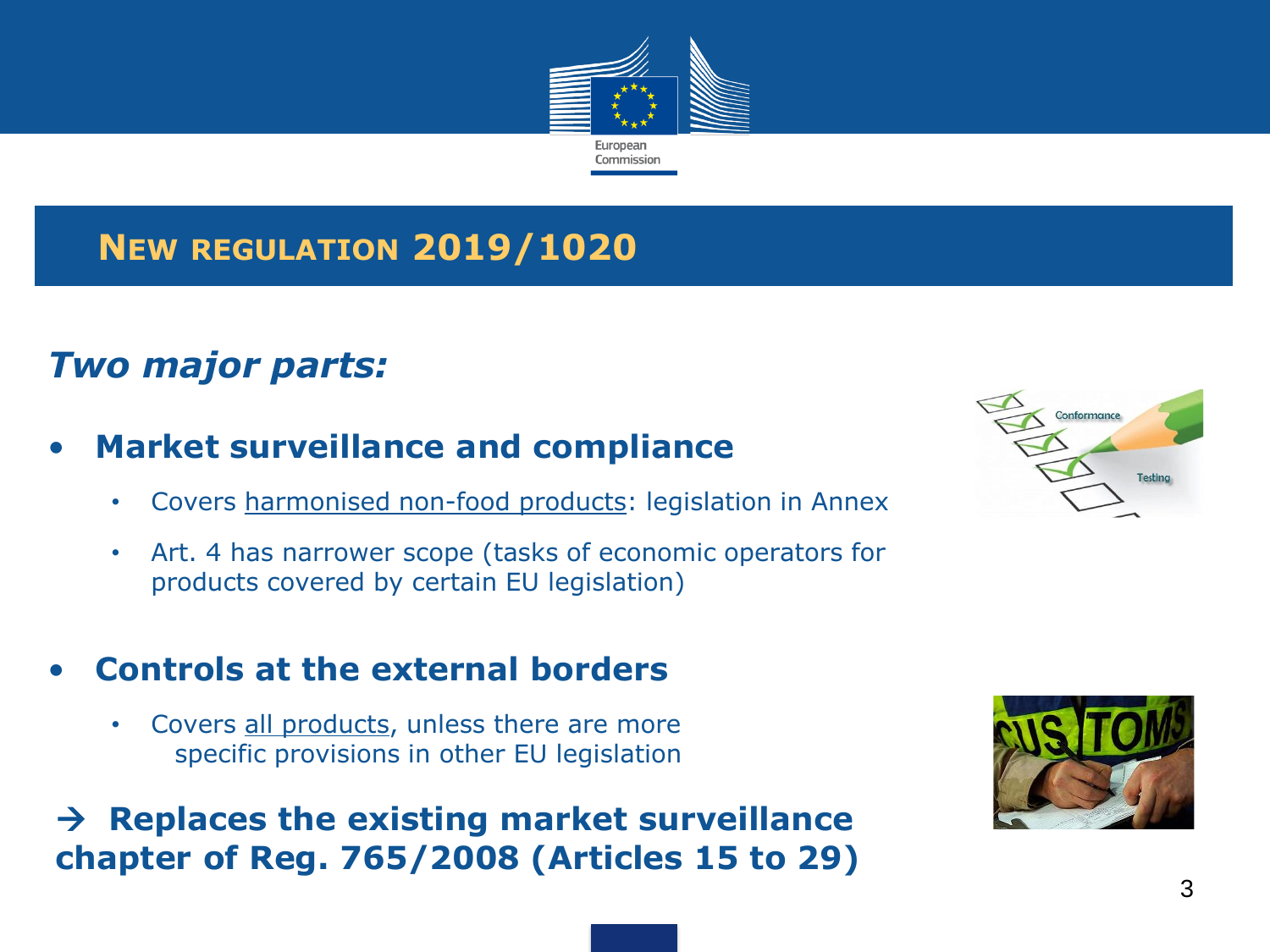

### **OBJECTIVES**

- **Improve compliance**
- **Strengthen market surveillance**
- **Organise controls at the external borders**
- **+ Update the framework to cover modern supply chains, in particular on-line sales**

(throughout the Regulation)

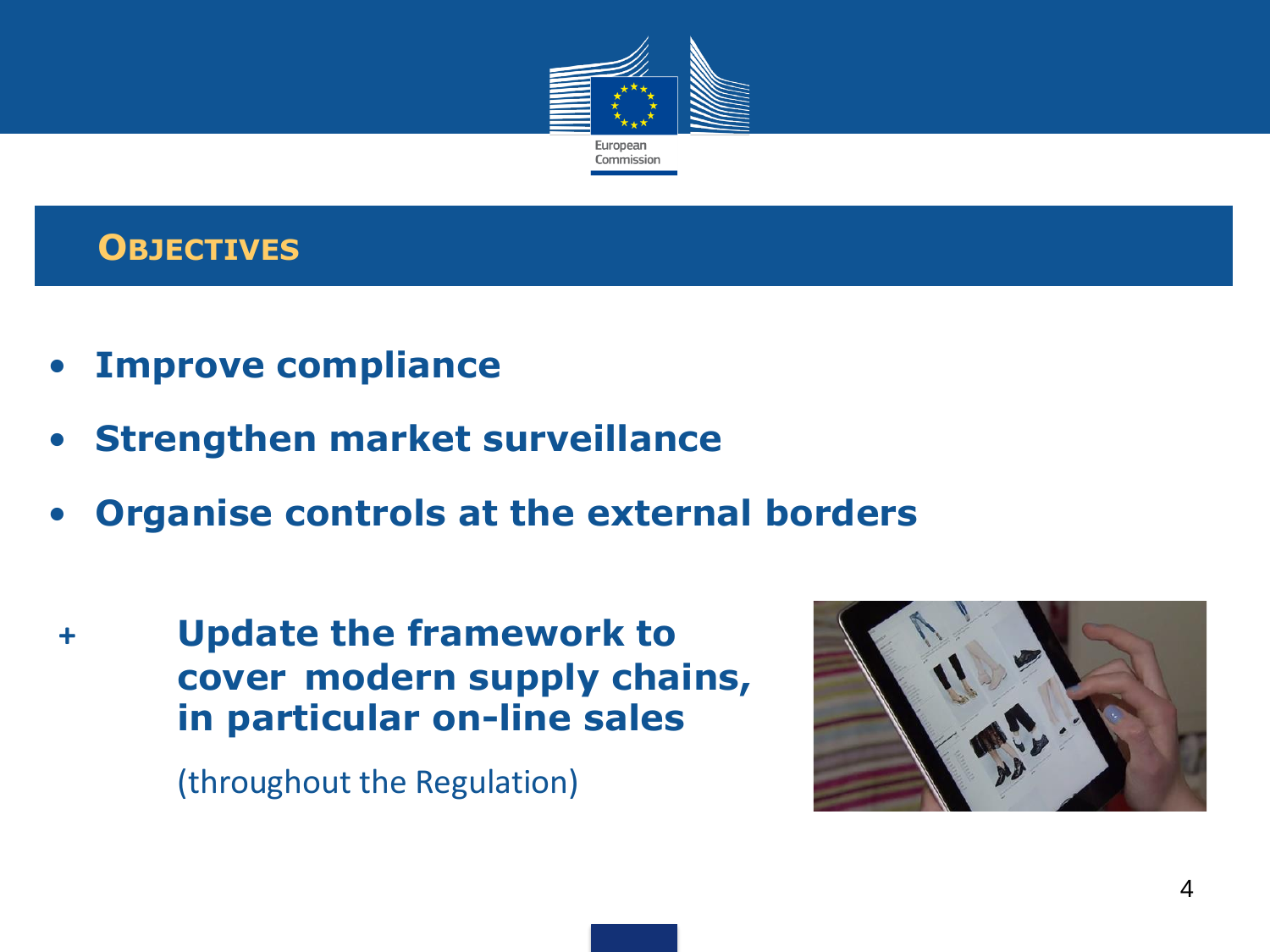

#### **IMPROVE COMPLIANCE**

### • **Free of charge information to businesses**

- Single Digital Gateway: product requirements and obligations derived from EU legislation
- National Product Contact Points: information on national transposition and implementation
- **Joint activities: market surveillance authorities & business/consumer organisations**
	- Raising awareness, providing guidance
	- Identifying non-compliance: results of joint activities may be used for investigations

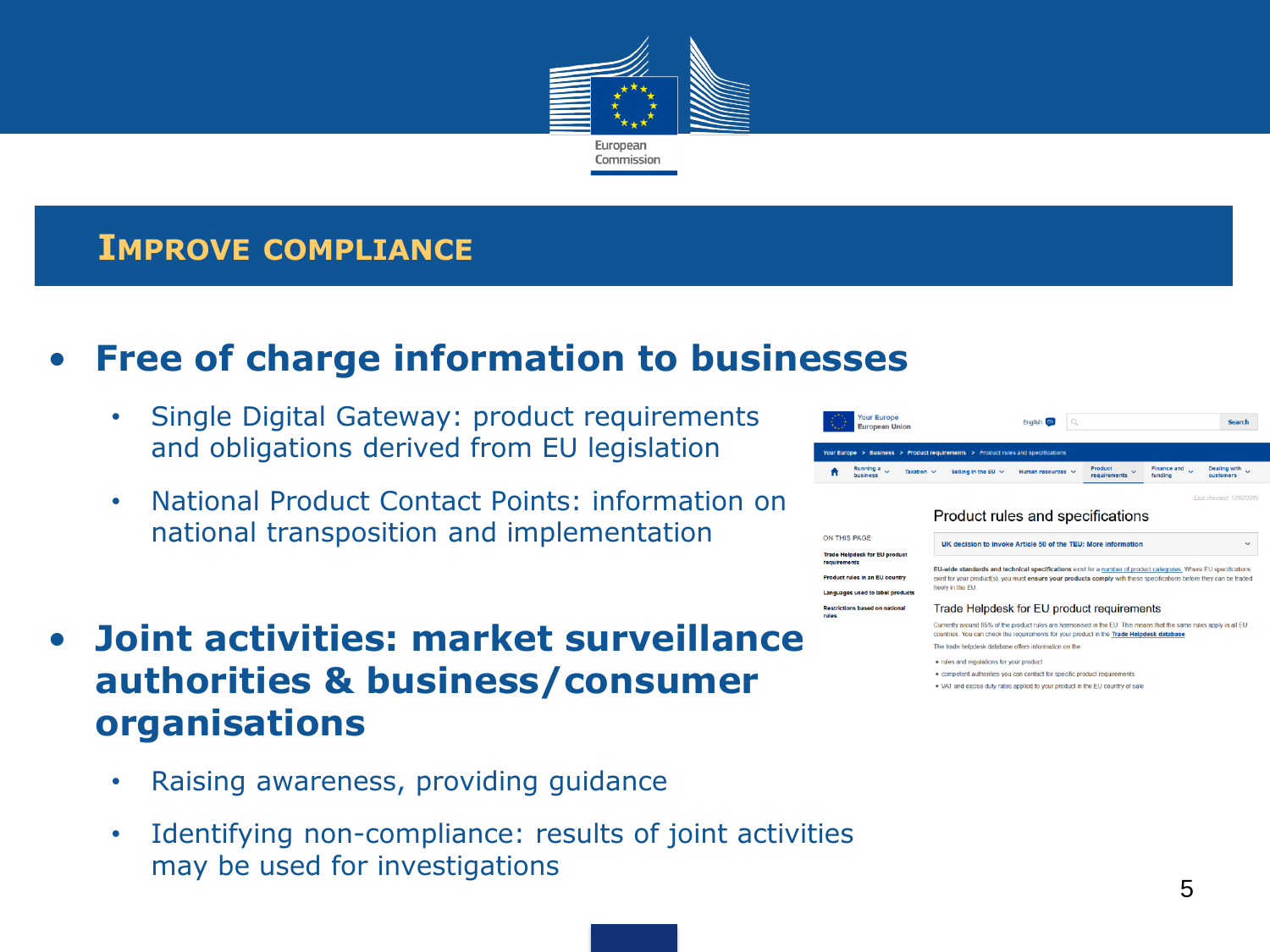

#### **STRENGTHEN MARKET SURVEILLANCE – AT NATIONAL LEVEL**

- **Single Liaison Office**
- **National market surveillance strategies**
	- Every 4 years considering all sectors set priorities

### • **Powers**

• Updated set of powers, particularly to deal with online sales (use cover identity, require removal of online content)

## • **Risk-based approach and measures**

- Targetting products more likely to be non-compliant
- Requiring economic operators to correct, otherwise restrictive measures 6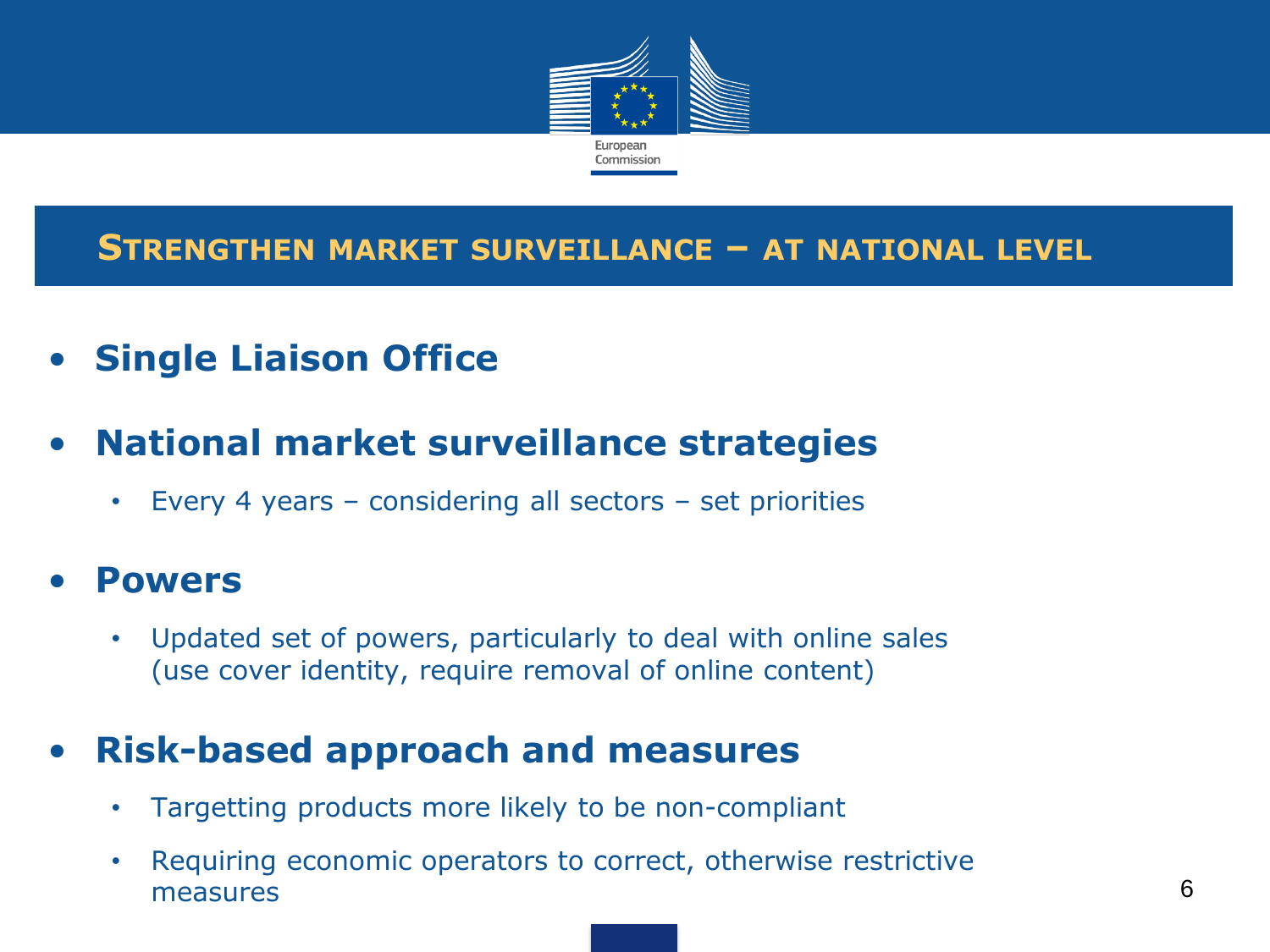

### **STRENGTHEN MARKET SURVEILLANCE – SUPPORT EACH OTHER**

## • **Cross-border mutual assistance**

- Requests for information and for enforcement measures
- Requesting authority should first attempt to obtain information or resolve the case itself
- Refusal only allowed in exceptional cases

## • **Peer reviews**

- For authorities wishing to participate
- EU Product Compliance Network will develop methodology

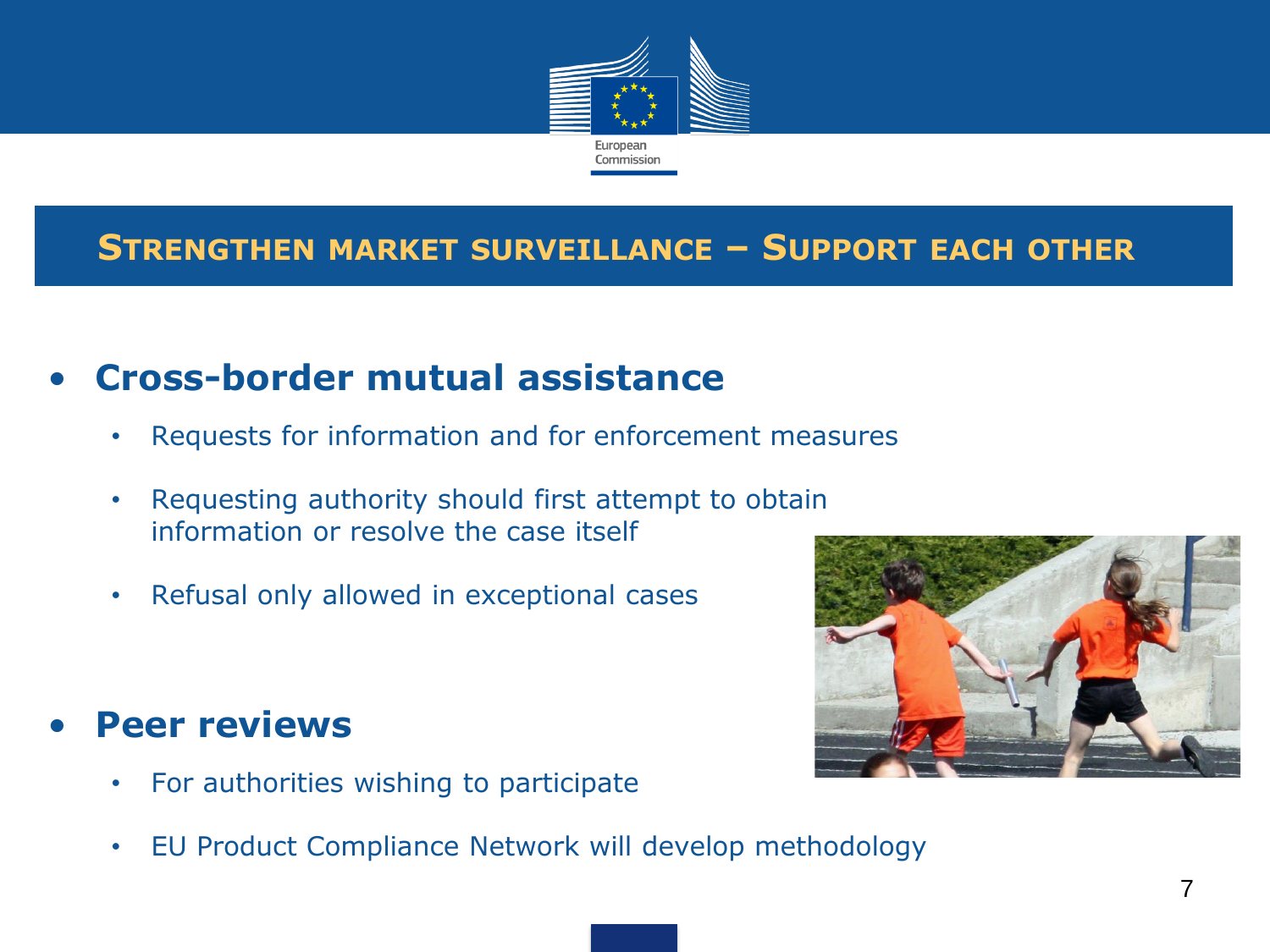

### **STRENGTHEN MARKET SURVEILLANCE – EU-WIDE COOPERATION**

## • **EU Product Compliance Network**

- Permanent structure for coordination & structured cooperation
- Single Liaison Offices, ADCOs and Commission
- Horizontal issues, support joint actions

## • **Administrative Cooperation Groups**

- Sector-specific issues
- **Union testing facilities**
	- Enhance laboratory capacity for specific sectors/tests

## • **Data sharing**

• Linking IT systems

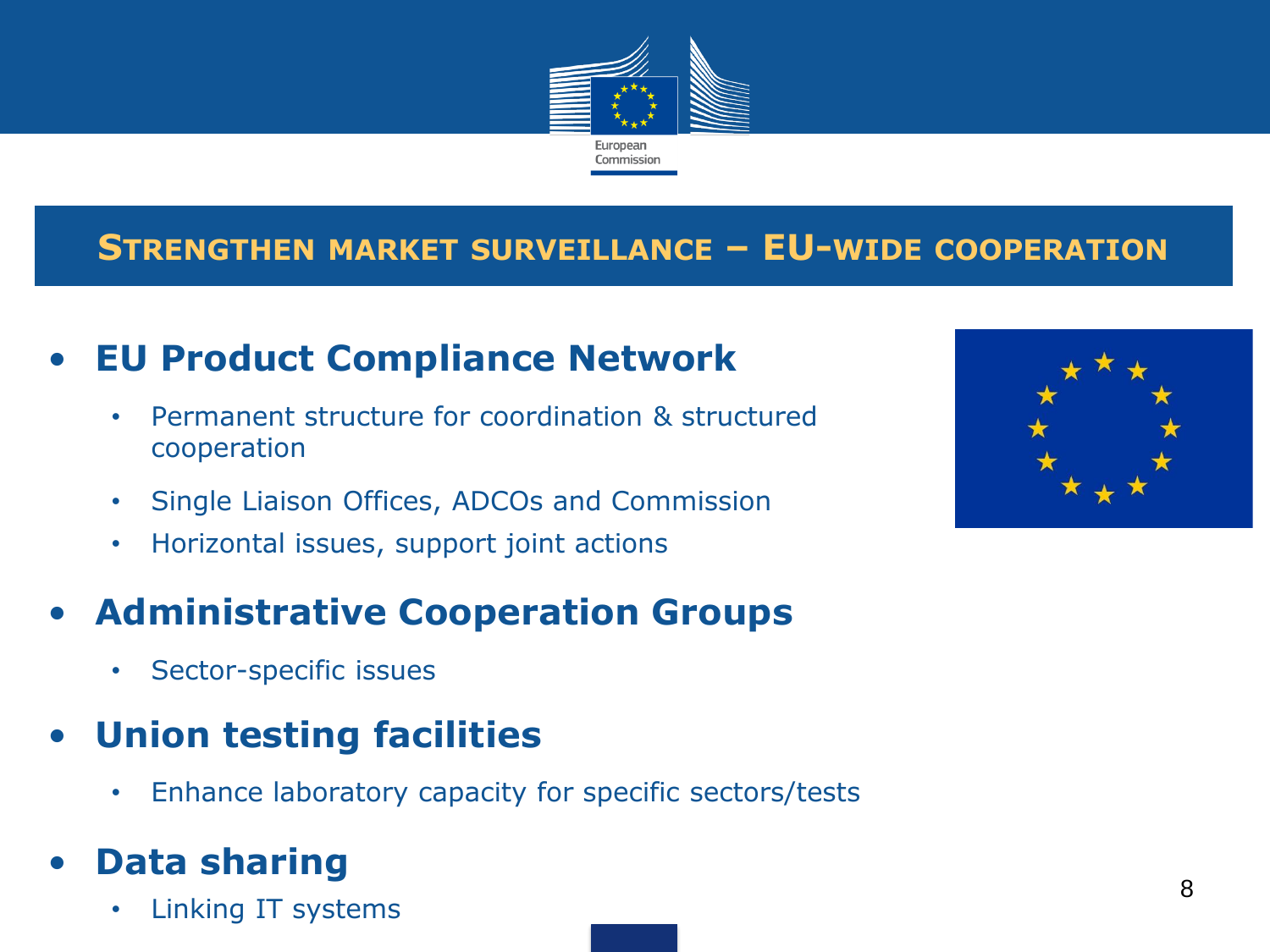

#### **STRENGTHEN MARKET SURVEILLANCE – INTERNATIONAL**

### • **Cooperation and exchange of information**

Between authorities of third countries and Commission, on the basis of international agreement

## • **Systems of pre-export controls**

- Commission can approve specific systems for some or all products from a third country
- Requires efficient verification system in third country, and audit to demonstrate that products comply
- Result: taken into account in customs and market surveillance risk assessments

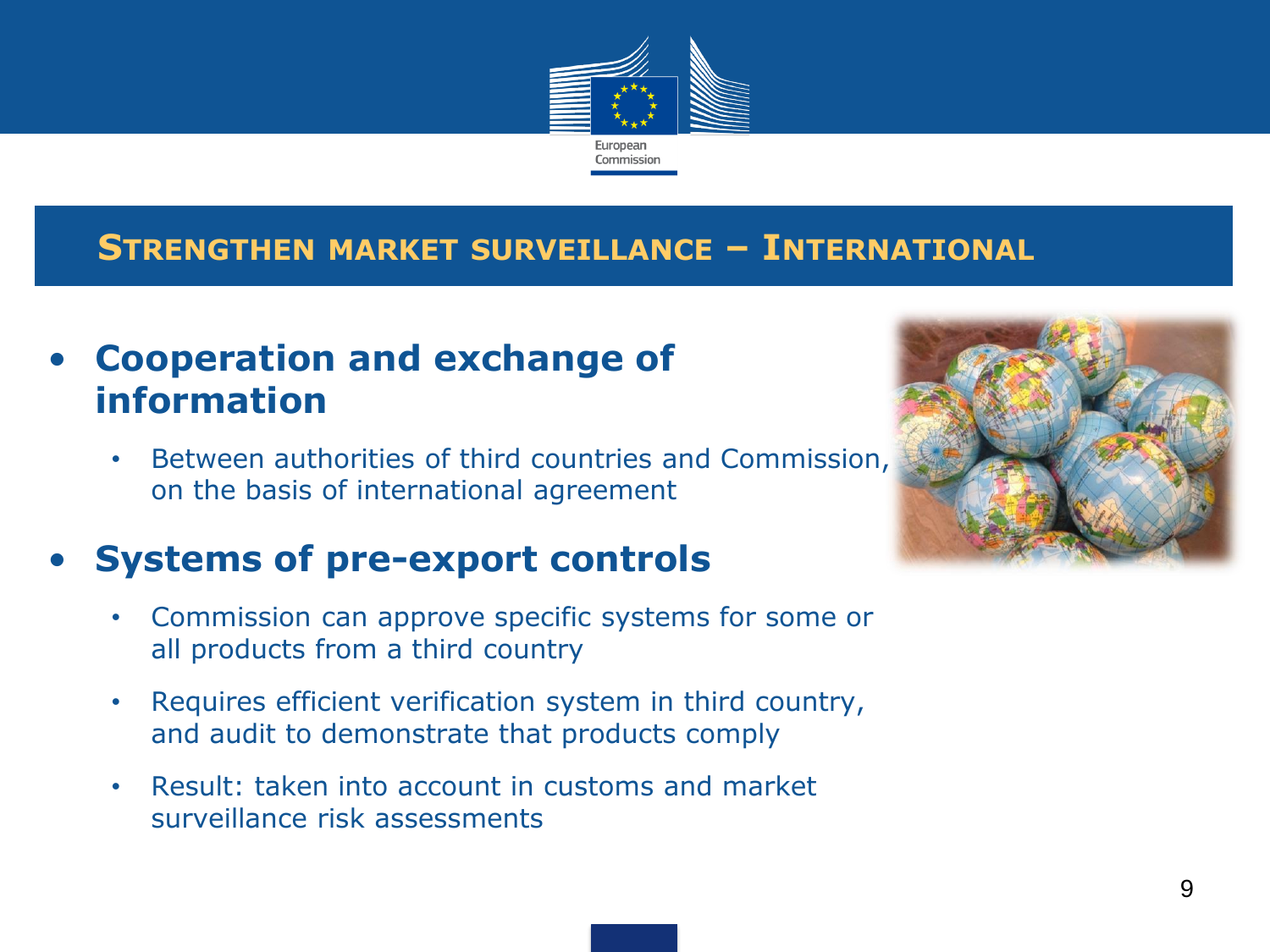

#### **CONTROLS AT THE EXTERNAL BORDERS**

## • **Risk analysis and information sharing**

- Customs controls based on risk analysis
- Market surveillance authorities indicate product types or operaters with higher risk of non-compliance
- Link national customs systems with EU market surveillance information system (ICSMS)



#### • **When customs suspect non-compliance**

- Consult market surveillance authorities, 4 days to react
- When found non-compliant, documents tagged to prevent entering the EU in different ways; destruction allowed
- Information in customs systems and ICSMS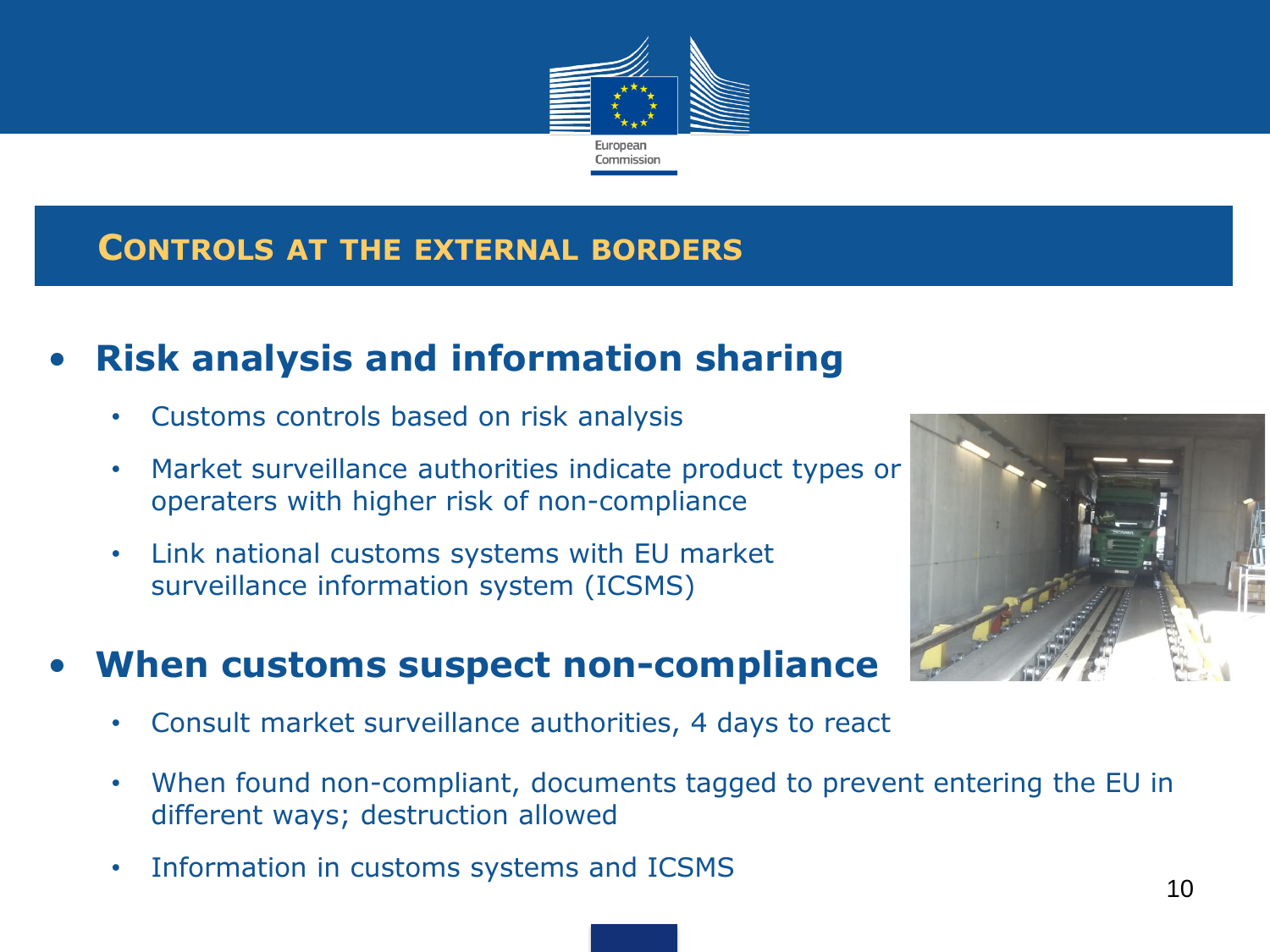

### **ON-LINE SALES**



- **Emphasis throughout the Regulation**
	- necessary resources for market surveillance of online and offline
	- ensuring the same effectiveness for all distribution channels

### • **New tools & powers**

- Offers targetting EU end-users are placing on the market
- New powers: mystery shopping, removal of online content
- Obligations on information society service providers & fulfillment service providers to cooperate and facilitate actions by market surveillance authorities
- Person in the EU with responsibility to cooperate and provide information: interlocutor for market surveillance authorities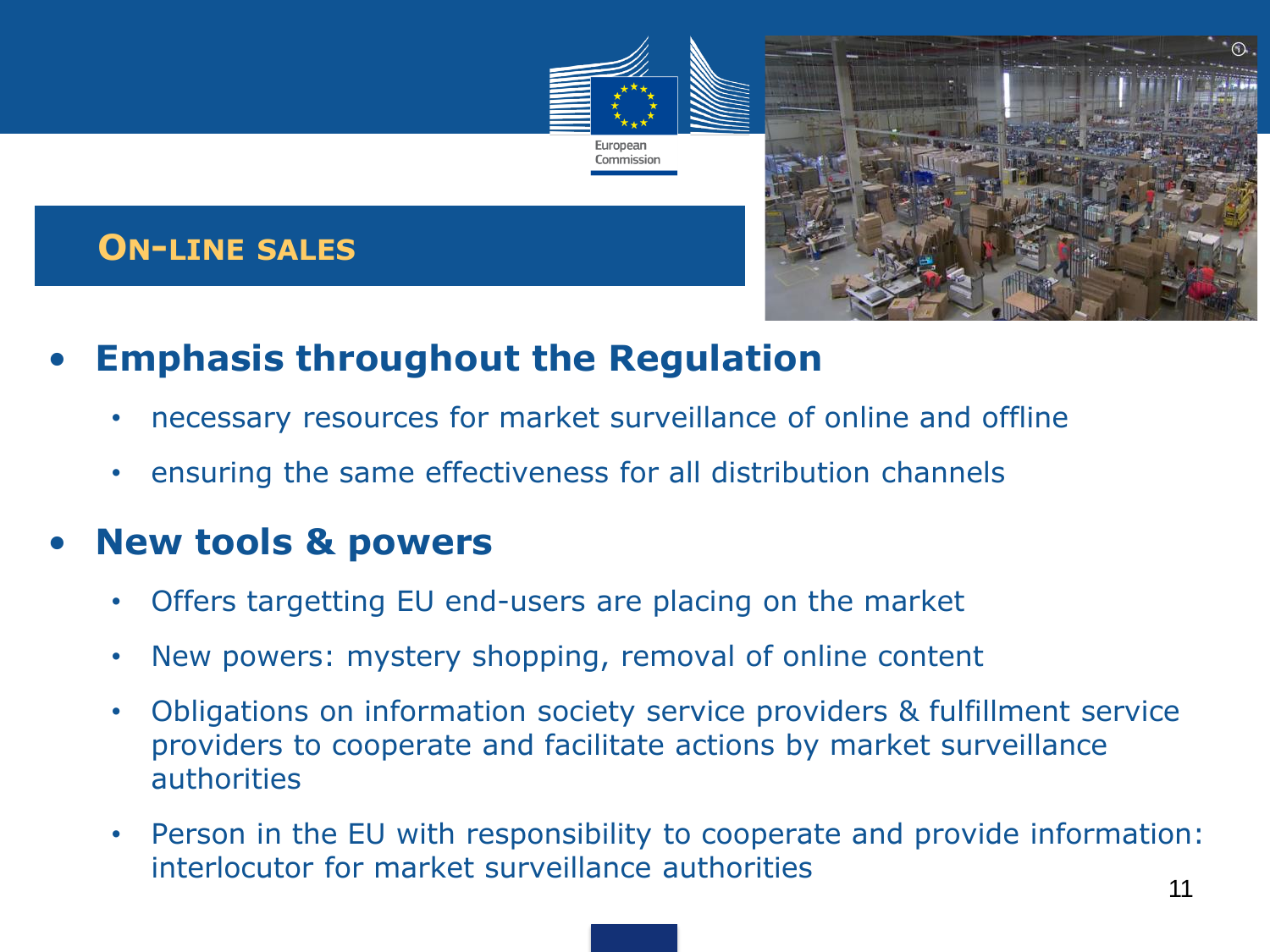

### **BUSINESS IN THE EU AS INTERLOCUTOR**

## • **Applies to 18 EU laws on products**

Incuding electrical and electronic equipment, machinery, toys, ...

## • **When placing a product on the market**

• i.e. in case of on-line sales when targeting end-users in the EU

## • **Manufacturer, importer, authorised representative or fulfillment service provider**

Identity indicated on or with the product

## • **On request of market surveillance authorities**

- Provides information (declaration of conformity, technical documentation)
- Cooperates with authorities 12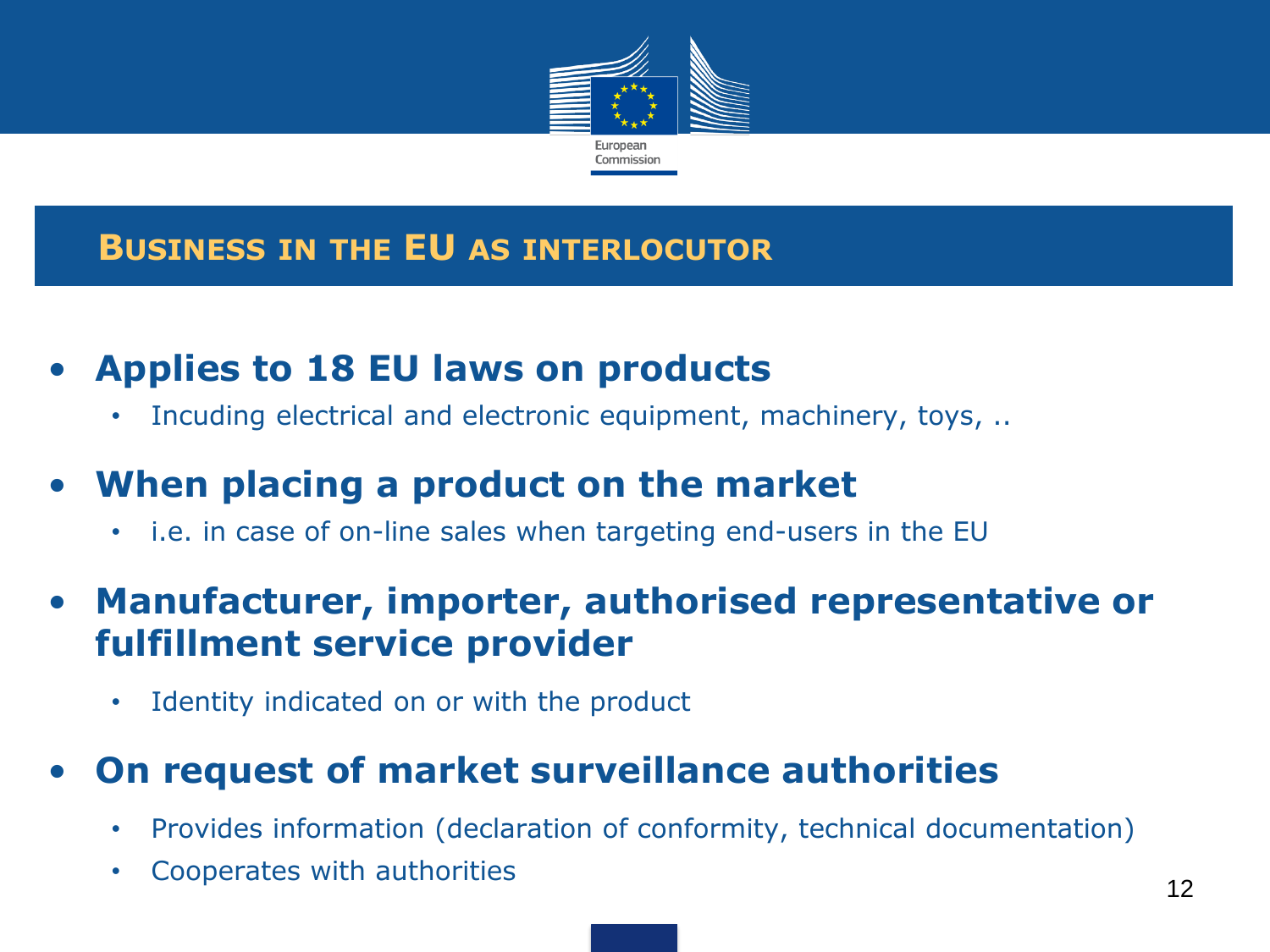

#### **IMPLEMENTATION ACTIVITIES STARTED**

- **Set-up of the Product Compliance Network**
	- Preparatory actions started; cover many areas of the Regulation
	- Formal set-up to be prepared in 2020
- **Consultations on guidelines: [https://ec.europa.eu/growth/news\\_en](https://ec.europa.eu/growth/news_en)**
	- Article 4: published 22/01/2020; deadline 17 April 2020
	- Blue Guide: published 28/11/2019
- **Adaptations to ICSMS**
- **Implementing acts on controls at customs (statistics, benchmark/techniques)** <sup>13</sup>